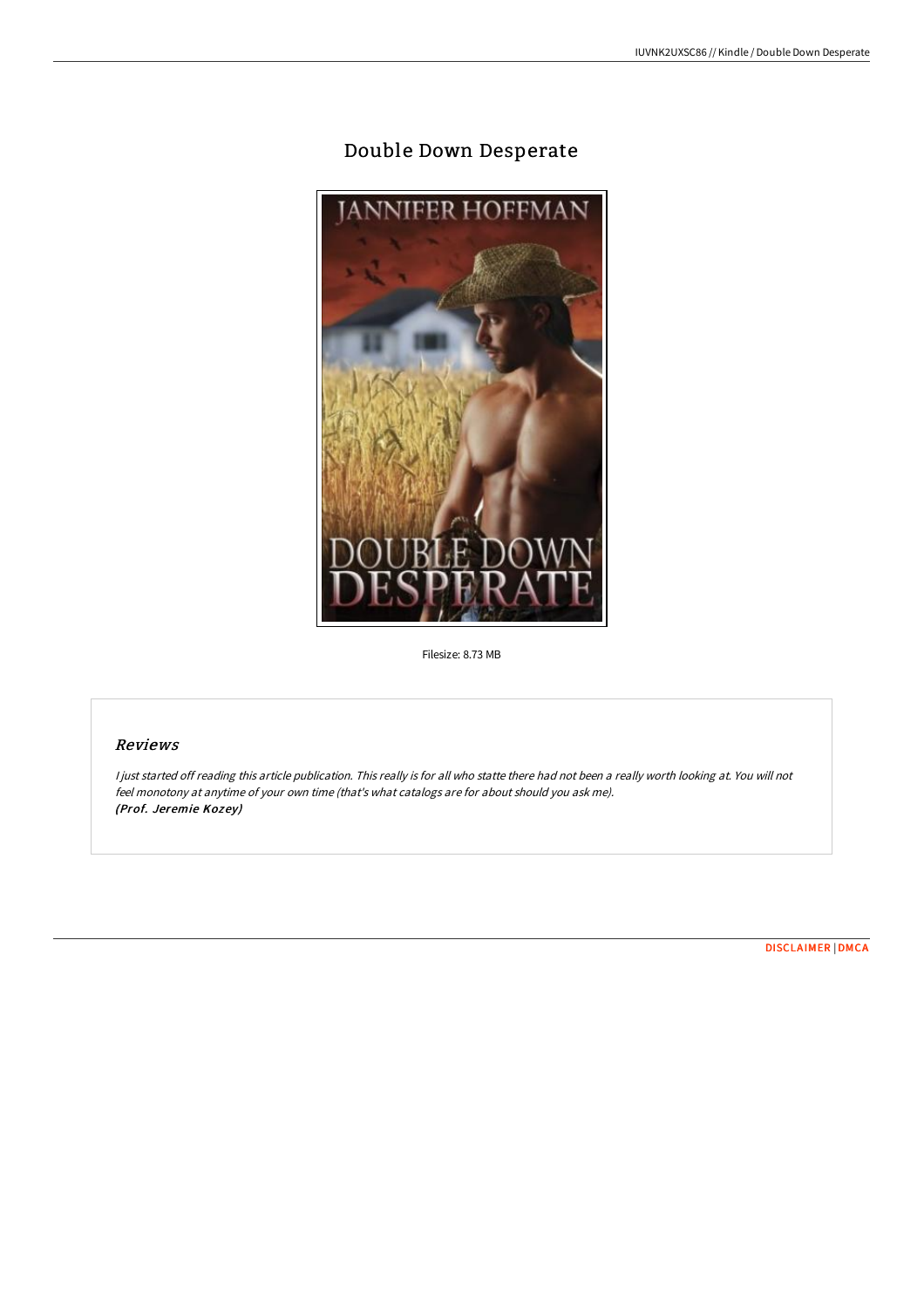## DOUBLE DOWN DESPERATE



**DOWNLOAD PDF** 

Resplendence Publishing, LLC, United States, 2013. Paperback. Book Condition: New. 203 x 133 mm. Language: English . Brand New Book \*\*\*\*\* Print on Demand \*\*\*\*\*.The most important things in Patsy Bartlett s life are what color nail polish to use and whether to fly to Rome or Paris for the weekend-until her father, calling her spoiled, lazy, and greedy, cuts the purse strings and gives her a sink-or swim-ultimatum. She must survive on twenty-five thousand dollars for one year or be cut from his will. A list of restrictions ban her from borrowing, acquiring money she hasn t earned, or carrying a debt of any kind at the end of the year. Taking her time to acknowledge he is truly serious gets her into trouble. North Dakota farmer Luke McAlister is accused of killing his wife and two little girls. His case against him is dismissed on a questionable technicality. Consequently, returning to the small town where he grew up suddenly becomes a nightmare. The community is divided between those who believe he got away with murder and those who think he s innocent. The only way he can find peace is to unravel the mystery of what happened on a night he can t remember-and hope the truth doesn t turn out to be his biggest nightmare. The last thing he expects is help in the form of a carrot-top floozy driving a red Maserati.

 $\blacksquare$ Read Double Down [Desperate](http://digilib.live/double-down-desperate-paperback.html) Online  $\textcolor{red}{\blacksquare}$ [Download](http://digilib.live/double-down-desperate-paperback.html) PDF Double Down Desperate